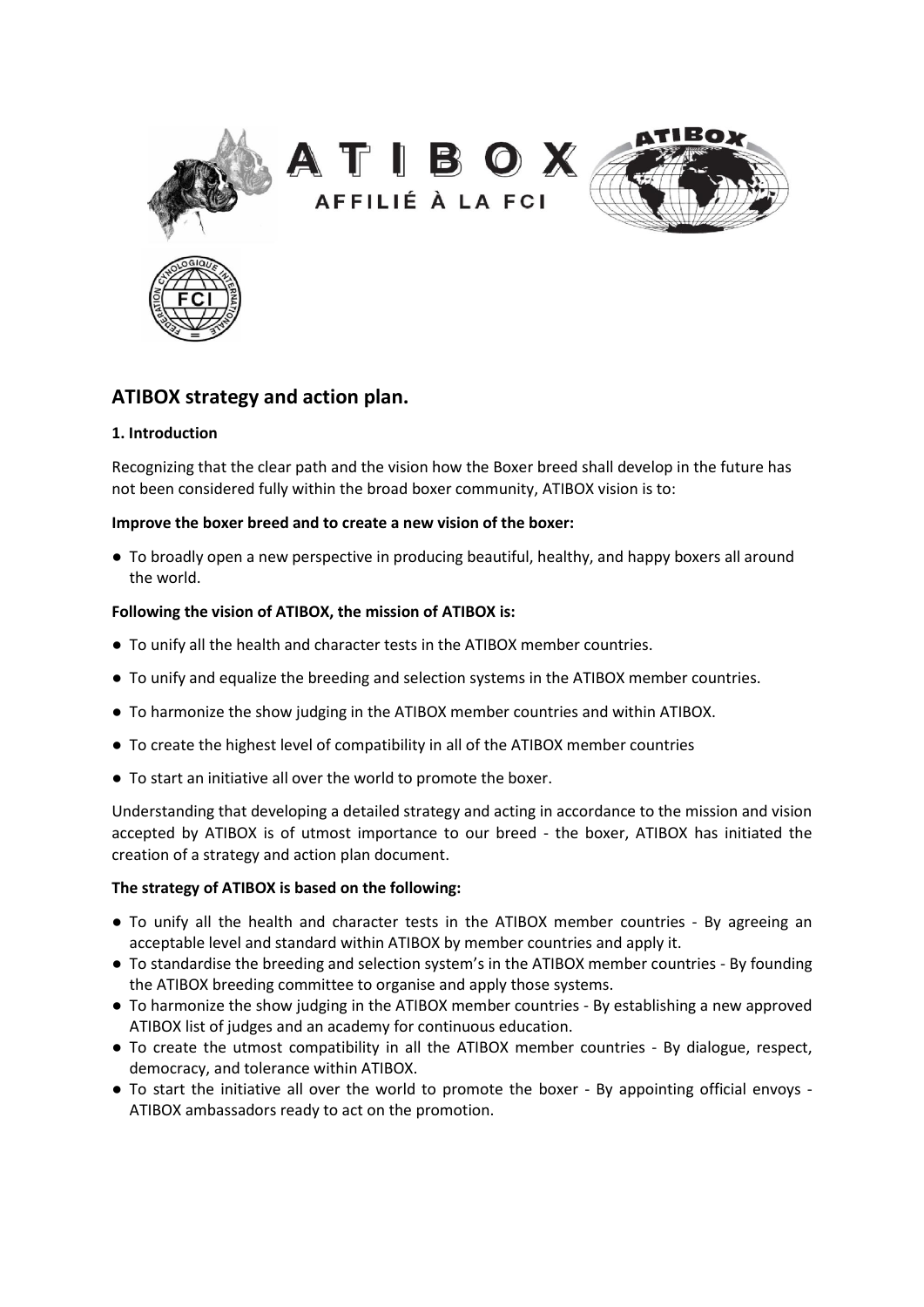**2.This strategy document and the action plan** is valid at the time of publication, but the strategy will evolve over the lifetime of the current presidium and will be reactive according to developments.

# **3.Objective** - to establish

- Short-term goals for 2020 2021
- $\bullet$  Long term goals for 2020 2022.

# **4. ATIBOX organisation**

#### **Strategy for 2020 - 2022**

- We must be an open, transparent and approachable organisation open for all to participate in.
- We must identify and address the problems both real and perceived.
- Involve clubs and individuals with appropriate skills and knowledge outside of presidium members to fulfil the mission of ATIBOX.
- Identify and prioritise health issues within the breed and develop a strategy for understanding those issues, implement controls and develop methods to eradicate them.
- Develop contact with countries who have left and understand and address their reasons with a view to encouraging them to re-join.

#### *Action plan*.

- We must show that we are an open, transparent, and democratic association. We need to communicate more effectively with our member countries and the wider boxer public, by the use of the ATIBOX website, face book page, e-mails and other media platforms.
- We must act honestly, professionally and be open towards member and non-member countries and the wider boxer community.
- We should decentralize the ATIBOX process by increasing the activities of the current ATIBOX committees to include boxer people from our member and non-member countries in our committee workings.
- Creating committees as appropriate with 'experts' to work on important issues concerning our breed.
- Prepare an open questionnaire for member countries seeking views on what they consider are the positives and negatives and what solutions they must address the issues*.*
- Prepare a separate questionnaire for individuals who may not be active members of clubs who may be able to contribute views on how to improve ATIBOX.

#### **5.ATIBOX Health Committee**

#### **Strategy 2020- 2022.**

- Identify what health problems there are both known and emerging and prioritise them.
- Start a tradition of educational seminars connected to the ATIBOX world show, with the aim of creating a common understanding and knowledge of the health challenges in our breed.
- Be informative about health problems such as Heart problems, Kidney Disease, Knee joints, Hip joints, and Spondylosis problems.
- Monitor health issues associated with brachycephaly*.*
- To establish an approved standard of grading for health testing, so all countries can recognize and have confidence in the health tests and results.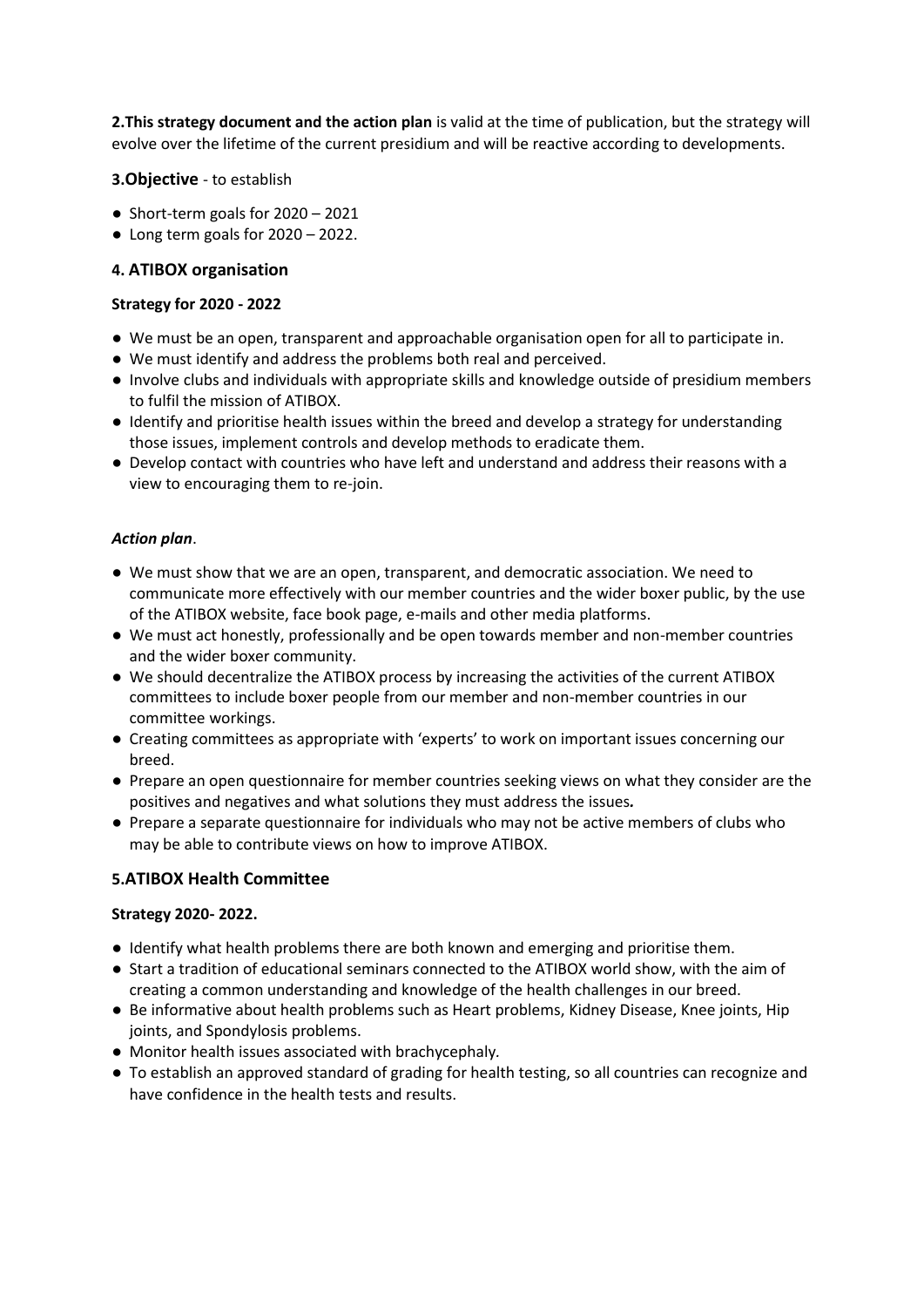## *Action Plan*.

- Organise a Seminar in Belgium 2020 cancelled due to corona pandemic.
- Organise a Seminar in Hungary 2021 set the agenda of topics as soon as possible.
- Organise a Seminar in Spain 2022.
- Place informative documents / articles on the ATIBOX web site about health problems affecting our breed.

# **6. ATIBOX Show Committee**.

## **Strategy 2020 – 2022.**

● The future of ATIBOX World Boxer Show.

# *Action plan*.

- Proposal of ATIBOX World Boxer Show Judge Regulations.
- Document how the ATIBOX World Show should be arranged.
- Draw contract/agreement between the organizer and the ATIBOX organization.
- Revise ATIBOX World Boxer Show regulations.
- Address the issue of false working certificates. In the longer term consider implementing a ZTP type class which becomes the only class a dog can win the Adult ATIBOX title from.

# **7. ATIBOX Judge Committee**.

#### **Strategy 2020 – 2021**

- Proposal of ATIBOX World Boxer Show Judge Regulations.
- Proposal of a new ATIBOX Judges list. The current ATIBOX Judges list is not an approved ATIBOX list of judges, but a list of names supplied by individual countries.

#### **Action Plan.**

- Honesty, experience, and competence must be key words for judging at the ATIBOX World Show.
- The idea is to make it an individual application for inclusion on the ATIBOX Judges list.
- To be an approved judge on the list of judges, a CV will have to be submitted by an individual, who if he / she meets the criteria and been approved for inclusion will be placed on an approved judges list.
- Prepare a questionnaire report document for the judges for follow-up at the ATIBOX World Shows.
- Meeting with appointed judges ahead of ATIBOX World Show about 'sound breeding' in our breed.
- Create a standard judge's template for the invitation / contract for all ATIBOX judges available for download from the website for organising countries.
- Together with ATIBOX Show Committee adapt/revise ATIBOX Show regulations.